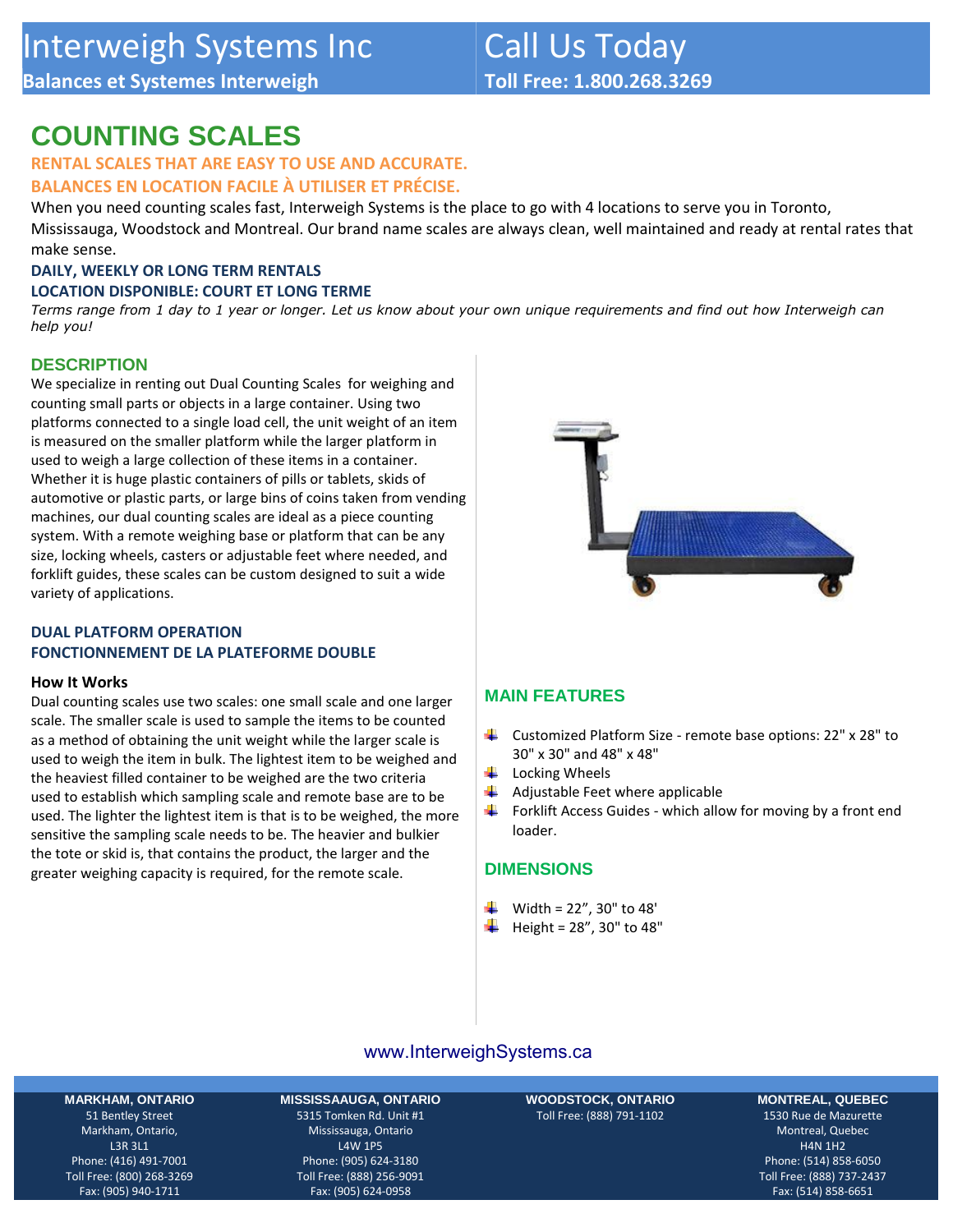## **Balances et Systemes Interweigh**

# **FLOOR SCALES**

## **RENTAL SCALES THAT ARE EASY TO USE AND ACCURATE.**

### **BALANCES EN LOCATION FACILE À UTILISER ET PRÉCISE.**

When you need floor scales fast, Interweigh Systems is the place to go with 4 locations to serve you in Toronto, Mississauga, Woodstock and Montreal. Our brand name scales are always clean, well maintained and ready at rental rates that make sense. **DAILY, WEEKLY OR LONG TERM RENTALS**

### **LOCATION DISPONIBLE: COURT ET LONG TERME**

*Terms range from 1 day to 1 year or longer. Let us know about your own unique requirements and find out how Interweigh can help you!*

## **DESCRIPTION**

We specialize in renting low profile floor scales for general purpose operations in shipping and receiving. Our low profile floor scales are ideal for weighing heavy objects such as drums and objects that require the use of a forklift, a dolly or a cart for transportation.

### **SINGLE AND MULTIPLE PLATFORM OPERATION OPÉRATIONS AVEC UN OU PLUSIEURS PLATEAU**

#### **Rugged**

Durable platform design withstands forklift traffic. 300% overload capacity. 150% end-load capacity. Sum capacity of load cells is twice the scale capacity.

#### **All Purpose**

Easy to install. Levels with foot adjustment. Easy to relocate. Install above or below ground. Built in mild or stainless steel. Full line of accessories available.

### **Built to the Highest Quality**

Uses shear beam load cells. Weights & Measures approvable. Understructure bracing is built with structural steel. Nema IV rated control box enclosure.



## **MAIN FEATURES**

- ÷ Mild or Stainless Steel
- ÷. Custom Sizes
- ┹ Precalibrated Indictor
- ۰. Smooth or Checkerplate

## **DIMENSIONS**

- $\downarrow$  Width = 2' to 6'
- $\bigcup$  Height = 3.5" to 5.0"

## [www.InterweighSystems.ca](https://interweighsystems.ca/)

#### **MARKHAM, ONTARIO**

51 Bentley Street Markham, Ontario, L3R 3L1 Phone: (416) 491-7001 Toll Free: (800) 268-3269 Fax: (905) 940-1711

**MISSISSAAUGA, ONTARIO** 5315 Tomken Rd. Unit #1 Mississauga, Ontario L4W 1P5 Phone: (905) 624-3180 Toll Free: (888) 256-9091 Fax: (905) 624-0958

**WOODSTOCK, ONTARIO**  Toll Free: (888) 791-1102

#### **MONTREAL, QUEBEC**

1530 Rue de Mazurette Montreal, Quebec H4N 1H2 Phone: (514) 858-6050 Toll Free: (888) 737-2437 Fax: (514) 858-6651